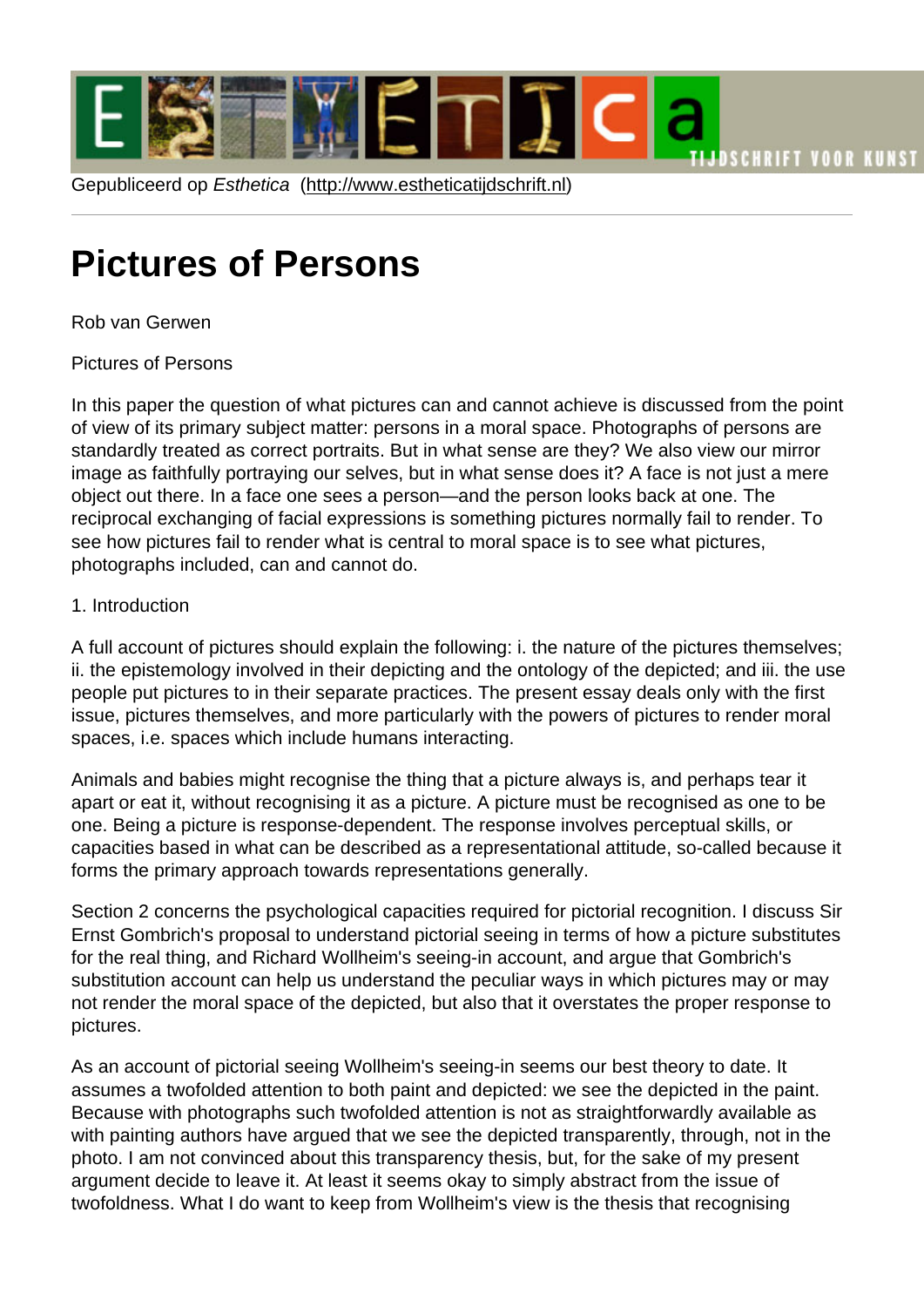<span id="page-1-0"></span>pictures is a perceptual process. To make sense of a difference between perceiving a moral space whilst being in it and perceiving a depiction of one, I understand pictorial seeing as a particular kind of anticipating embodied agency that, in my view, characterises perception, generally, in its everyday guise. Unlike Wollheim I argue that pictorial perception is not atypical as a perceptual capacity. Looking at the depicted in a picture is just like looking at it in real life, but in a disembodied, non-egocentrical way. It is the phenomenology of the representational attitude that is atypical, as it removes the embodied agent from the world he perceives in the picture and removes the actual possibility of the anticipated behaviour. When I see a chair I see something I could sit on and I might actually decide to do it, believing, as I do, that the chair's affordance is real; when I see a depicted chair, however, though I might again entertain the exact same thoughts, I would entertain them without believing that I could really choose to sit on the chair.

From section 3 onwards, I shall be concentrating on pictures of persons, because they bring out in the best possible way the full potential of depiction, as well as its major challenges, in regard of their rendering the affordances of what they depict. One of the challenges concerns the manner in which the gaze of a depicted person can betray the picture-maker who by definition is excluded from the image, in the image--we see this in snap shots and certain art photographs, but not in journalistic photos, let alone iconic ones. The issue at stake is a picture's power to render a moral space where humans interact, the core of which consists in their exchanging of gazes. On one level, it is not saying much that viewers of pictures cannot respond to depicted people--just like one cannot sit on a depicted chair. On another level, it may teach us how pictures render moral spaces.

Pictures seem similar to mirror images, as has often been remarked. Photographs have often been characterised as frozen mirror images and Plato (1988, 596d-e, p. 39) notoriously characterised picture makers as people holding up a mirror to the world. Plato was being cynical: he thought that pictures give one the impression of delivering the thing depicted, whereas perhaps they don't. Of course, no picture can literally deliver the real thing, as it would not count as a picture but as the thing itself, or a copy thereof. But that is not the issue I am dealing with here. Portraits show best what is at stake.

The self-portraits that are most interesting in the present context are those where the depicted person is the one who drew or painted the image by using a mirror to study his own reflection. The viewer of the portrait sees (the maker's rendition of) what its maker saw of himself- perceptually, without the intervening of foreign devices like a camera, language, another person, or a fantasy. I'll discuss examples in sections 3 and 4.

## 2 Seeing-in as Anticipation

Recognising something as a picture, involves 1. a recognition of something with the peculiar phenomenological characteristic of addressing only a selection of the senses, specifically vision, in order to bring to the mind something which isn't present perceptually; and a proper response to it, a representational attitude, which neutralises the viewer's more normal moral agency though not her moral thought,  $\mathbb{1}$  2. a capacity to see a space or place in it where 3. one might be able to walk around in if only one were transported into it. 2

Trompe l'œuil might seem our prime example of this. But trompe l'œuil does not meet the requirement that pictures be recognised as pictures (1). Trompe l'œuils are made to produce an illusion in their viewers of being able to interact in the space shown--they function effectively only when they do not show their nature as a flat marked surface, in which case the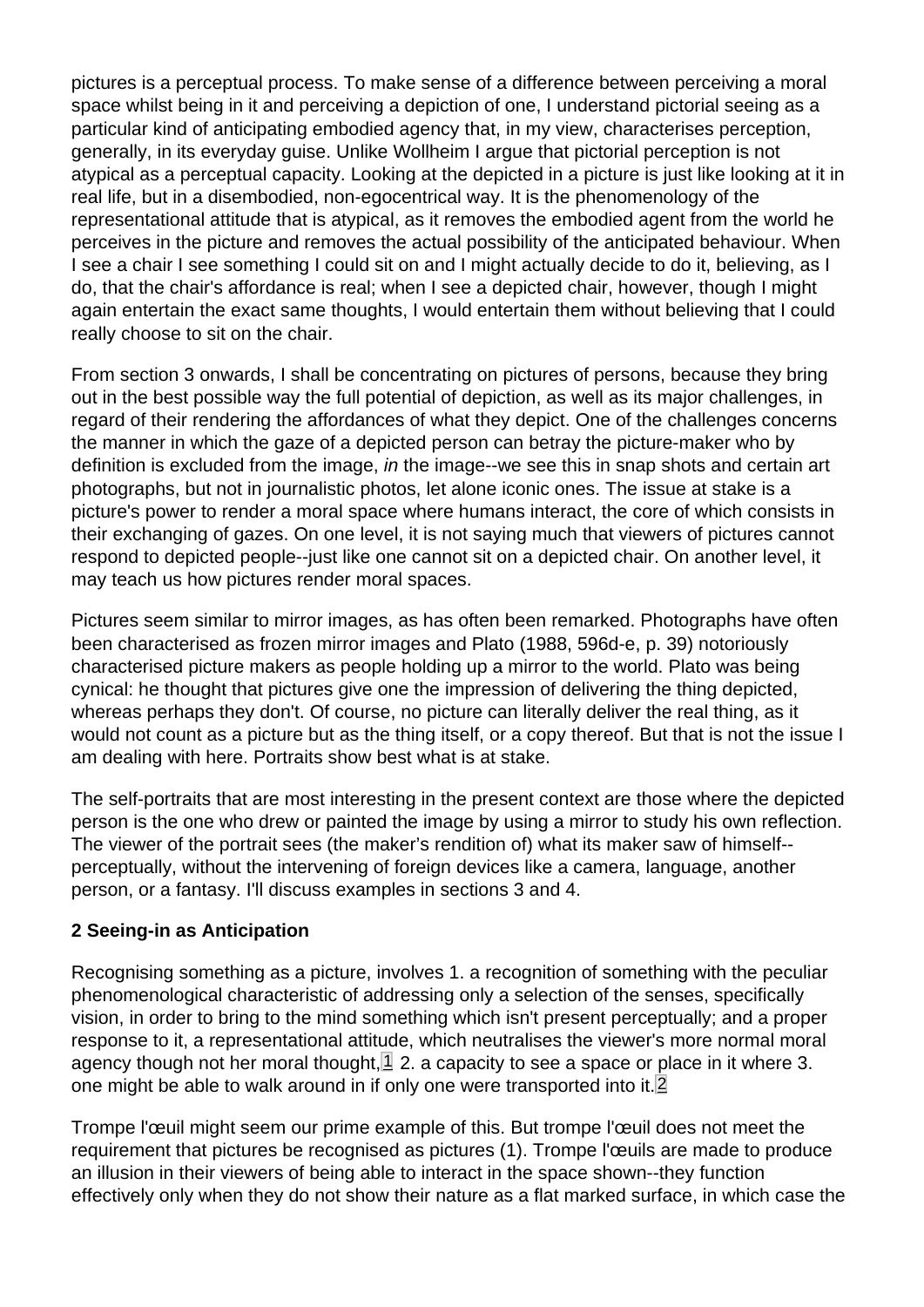<span id="page-2-0"></span>act of perceiving them is not an instance of the perceptual power particular to pictures, seeingin, but is a normal case of perception of a space--albeit one that is fooled by trompe l'œuil.

Sir Ernst Gombrich (1963) has compared depiction with substitution. Just like a hobby horse derives its meaning from the fact that children use it to play horse-back riding without a real horse, we use a picture to watch the depicted in its absence. This account assumes that seeing is comparable to doing. Riding a hobby-horse one feels an object between one's legs and acts as if it is the object itself which moves one forward. But we could pick any rock and do these things to it, without wanting to state that the rock depicts a horse. A picture may substitute for some aspect of the depicted but not for the use that one might make of it--unless that use would be mere observation, but of course this is not what Gombrich meant. Recognising the hobby-horse as a representation may involve anticipations on things we could possibly do comparable to those we might have upon seeing a real horse. Hence the real behaviour with the hobby horse is relevantly similar to real horse-back riding, but for the visibility of the horse. Substitution is not depiction.

Another flaw of this account is nicely illustrated in the Magritte painting, "La Condition Humaine", which depicts a room, with an easel holding a painting which depicts part of a landscape, which seems to be the landscape that the canvas hides from our view. $\beta$  One is lured into thinking that indeed the depicted painting depicts what it hides, as there are clear clues in the overall painting suggesting this. But Magritte paints a large tree in the middle of the scene on the depicted canvas as if daring us to assume that it is there in the hidden landscape as well. There would be a way to find that out: if only we were in the depicted room, we could look behind the easel and see for ourselves. The room, however, is not available to us moral agents: it is depicted. Magritte shows us how a picture does not substitute for moral spaces. From this, it is clear that Gombrich's substitute account tells only part of the story and needs further sorting out.

Richard Wollheim has repeatedly argued that depiction is primarily a perceptual experience: there is a surface wherein one sees something which is distinct from the picture itself. Wollheim calls this seeing-in and he rightly thinks that it is a capacity people already have available to them. For instance, people can see all sorts of things in clouds (Wollheim 2001). Of course, no cloud depicts, say, a camel as that would assume an intention behind the cloud's form: something which would make seeing the camel in its surface "correct". Nor is seeing-in a capacity that is always automatically triggered. Sometimes one needs suitable prompting, as Wollheim illustrates nicely:

"Consider the following experiment: I look at a picture that includes a classical landscape with ruins. And now imagine the following dialogue: "Can you see the columns? " "Yes." "Can you see the columns as coming from a temple? " "Yes." "Can you see the columns that come from the temple as having been thrown down? " "Yes." "Can you see them as having been thrown down some hundreds of years ago? " "Yes." "Can you see them as having been thrown down some hundreds of years ago by barbarians? " "Yes." "Can you see them as having been thrown down some hundreds of years ago by barbarians wearing the skins of wild asses? " (Pause.) "No."

At each exchange, what "Yes" means is that the prompt has made a difference to what has been seen in the scene, just as the "No" signifies that, for at least this spectator here and now, the limits of visibility in this surface have been reached." (Wollheim 2001, 23-24).

Wollheim concludes that seeing-in is permeable to thought, "whether the thought is caused by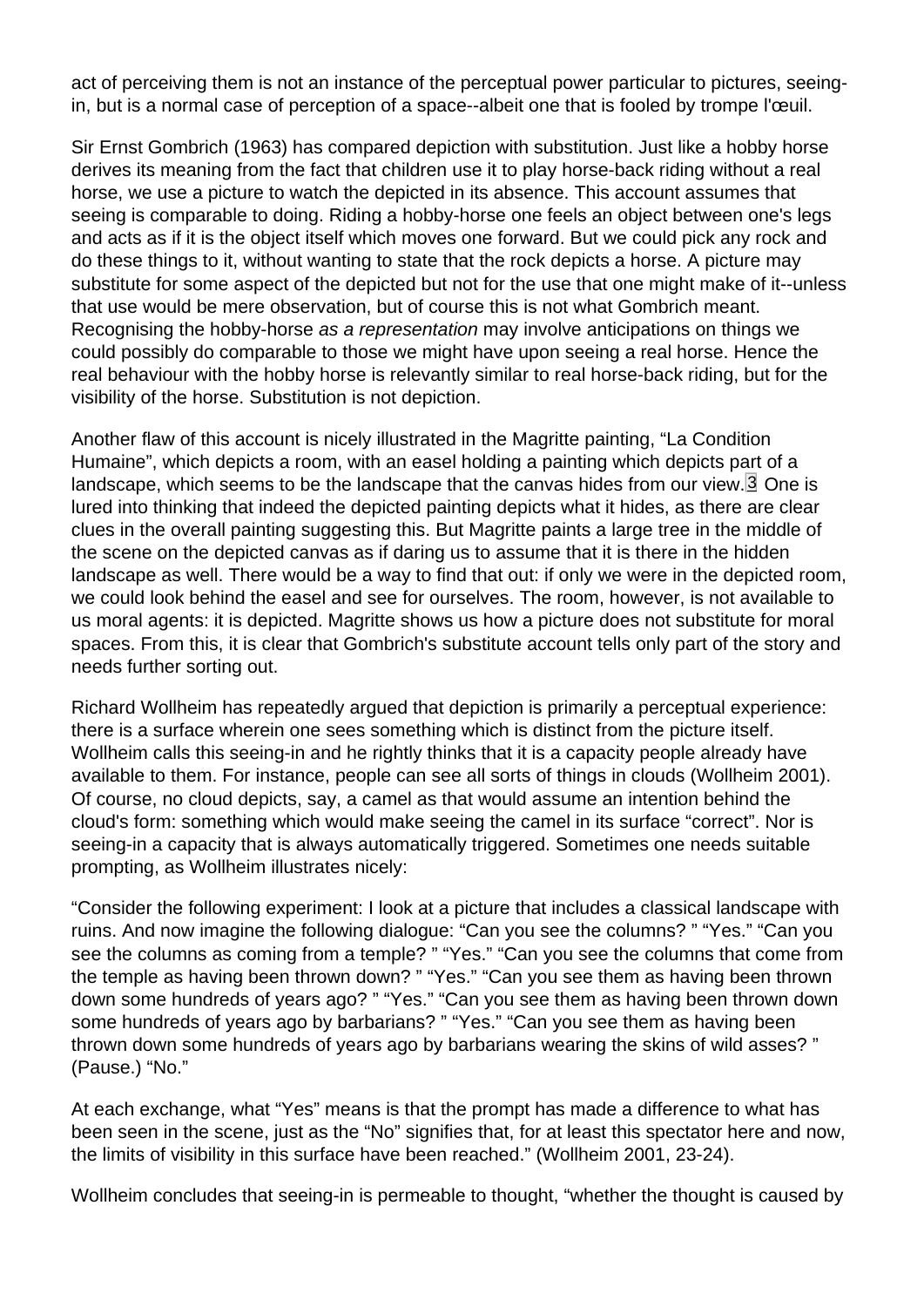<span id="page-3-0"></span>the marked surface or is prompted by another", and that this accounts for the wider scope of seeing-in compared to "that of seeing face-to-face" (idem 24). Wollheim thinks this does not make seeing-in an instance of imagining things, which would similarly be permeable to thought. He does think that imagination has an important role to play when engaging with certain pictures, namely those which make one imagine to engage in the depicted space as some internal figure in it, as a Spectator in the Picture. In my view, Wollheim's choice of examples suggests that we should, or at least could approach pictures in terms of their conveying moral spaces wherein we see or anticipate to see humans interact with the world.

Seeing-in is a recognition of space, and that involves, in my view, an anticipation of possible bodily movement: an affordance of something for creatures of a certain kind.  $4$  Perception, too, generally involves a complicated anticipation of bodily actions with objects out there.<sup>[5]</sup> In this, pictures are not unlike normal perceptions, but for the fact that in normal perception the anticipations can and often are realised: we sit ourselves on a chair, but only after we have recognised it as affording such behaviour.

Plato's myth of the cave describes the prisoners as people who could not possibly be thought of as perceiving thickly, as per my account: there is no way for them to learn from whatever input their senses offer them how to interact with objects in the world out there. There is no intelligible regularity to be found in the shadowy shapes on a crumpled cave wall in combination with the synchronous sounds from behind, let alone from any corroborative feedback received from embodied responses to the world. Normally, when we sit in a chair we prove the chair's perceptually anticipated affordances to be true to the world. But Plato's prisoners, I would guess, would not even have a concept of "behind".

In contrast to a real perception, representations by definition subtract certain aspects of the represented--to see a picture of x is phenomenologically unlike seeing x. This phenomenological subtraction, though, plays an added role in explaining our confusion about photography. It is because here the subtraction follows a causal lineage that we seem to feel that it does not takes place: we feel as though a photograph is transparent to what it shows us, and as though our perception of one is factive with regard to what it shows.

Like perceptions, photos are proof of what they show and could be viewed as factive, as Rob Hopkins has called it: they are guaranteed to get the facts right. I submit that this claim about photography must be qualified, as there is a crucial difference between photos and perceptions. Perception's facticity is not a primitive, but is based in its polymodality, the synchronous delivery of data peculiar to each one of our five sense modalities. Photographs count as proof, not on the basis of such polymodality, but on the basis of a causal mechanism combined with a chemical procedure that is scientifically accountable. The mechanism has nothing to do with polymodal perception or with the resemblance (or transparency) of the resultant picture--much like a thermometer is proof of a certain temperature without resembling it.

Unlike perceptions, photographs don't tell one what it is that they are proof of, nor do they allow the viewer the means to find that out, because, as with Magritte's room, that would require the viewer to move about in the context of the depicted, its moral space. So even photos have an issue with the moral spaces they seem so flawlessly to depict.

Because photographs are the result of merely causal processes, we get to think that other types of things that are causally connected to certain events could be treated as pictures too.<sup>6</sup> This led iconologists to treat fossil remnants as pictures of what they are the remains of. But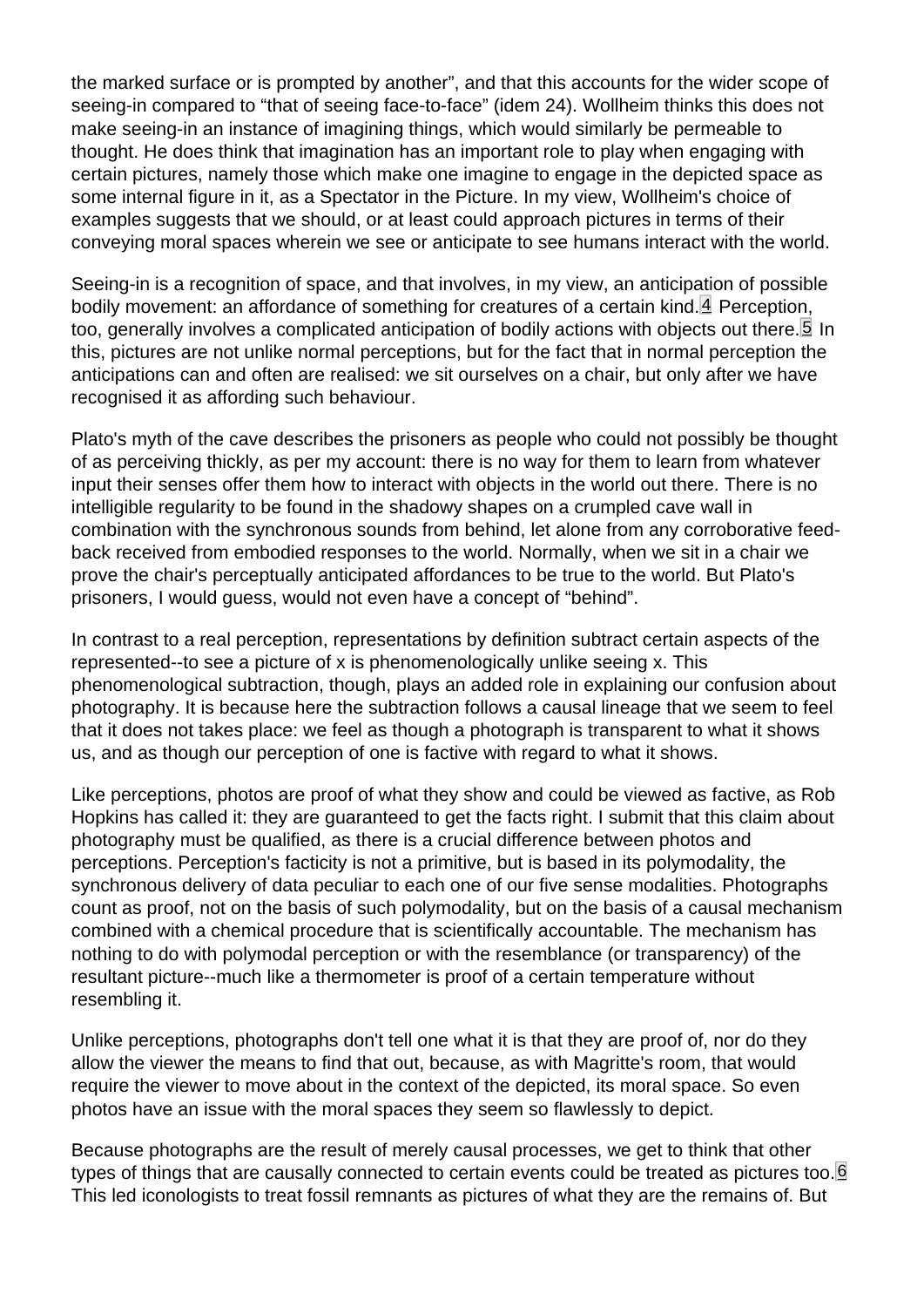<span id="page-4-0"></span>something isn't a picture only because someone sees the events in them that caused them. Something is definitely removed from the creature that got fossilised--but this is just what we see looking at the fossil; although those among us not versed in geology may not know how to describe it. Fossils are not images. A corpse in a coffin is not an image of the deceased, nor is the skeleton that results from the processes of decay. We see the deceased as what he has become. Günther von Hagens developed a procedure to remove all animal material from corpses and replace it with plastics: this too does not turn a plastinated corpse into an image.<sup>[7]</sup>

Photos, to sum up, "say" only "this, here, now" without handing out the context that provides these indexicals with content. My core witness for this argument will be the photographed face. Because a photograph's manner of subtraction is physical and chemical, it removes a process that is centrally at work in face-to-face interaction, namely reciprocal addressing.

# 3 Addressing Faces

Faces cannot normally be observed face-to-face. Of course, we can look at someone and perceive his face, its form and colours, its beauty or ugliness, but this is different from observing it, or him face-to-face. I have done an experiment with my students, asking them to look their neighbour in the eyes and observe their face so as to describe it in detail. Apart from the proverbial head-over-heels couple, they giggle and often refuse to partake in the experiment. That is because face-to-face we meet the other and the other meets us: persons interact and the watching is a mere means for that, and there is no actual way to circumvent the reciprocating. Of course, one could make a photograph of the other's face and that would allow one to describe the other in detail. But why exactly is a photograph so helpful in this respect? We should ask what the photograph is taking away from the face-to-face meeting of persons. I submit that it removes what I call 'the address'.

The question when noticing someone becomes observing them has to do with how the persons watching and being seen experience the situation. I realise that this is not a very satisfactory explanation, neither empirically, nor philosophically. In pointing to some essential bit of human interaction and reciprocal recognition I seem to have withdrawn into subjectivism. This, however, is not the case. The exchanging of facial expressions is a reciprocal process: both interlocutors form essential ingredients to the process, and whether some or other thing has been expressed successfully, depends as much on the intentions of the expresser as on the projections of its empathiser. This constitutes what I think is a thick concept of expression. Without the reciprocal addressing expressions are perceived thinly. The latter should not be the starting point of a philosophical analysis. (I return to the distinction between thick and thin below.)

Pictures, for instance, are from a point of view: in photographs it is clear that the camera cannot be in the picture; it cannot depict itself. The camera is the limit of the world depicted (cf. Wittgenstein 1922 lemma 5.6). The camera that is visible in a photograph of a mirror is not the camera that 'owns' the whole image which includes the mirror. We only happen to know how mirrors work and from this we conclude to be watching the camera that shot the photo.<sup>8</sup>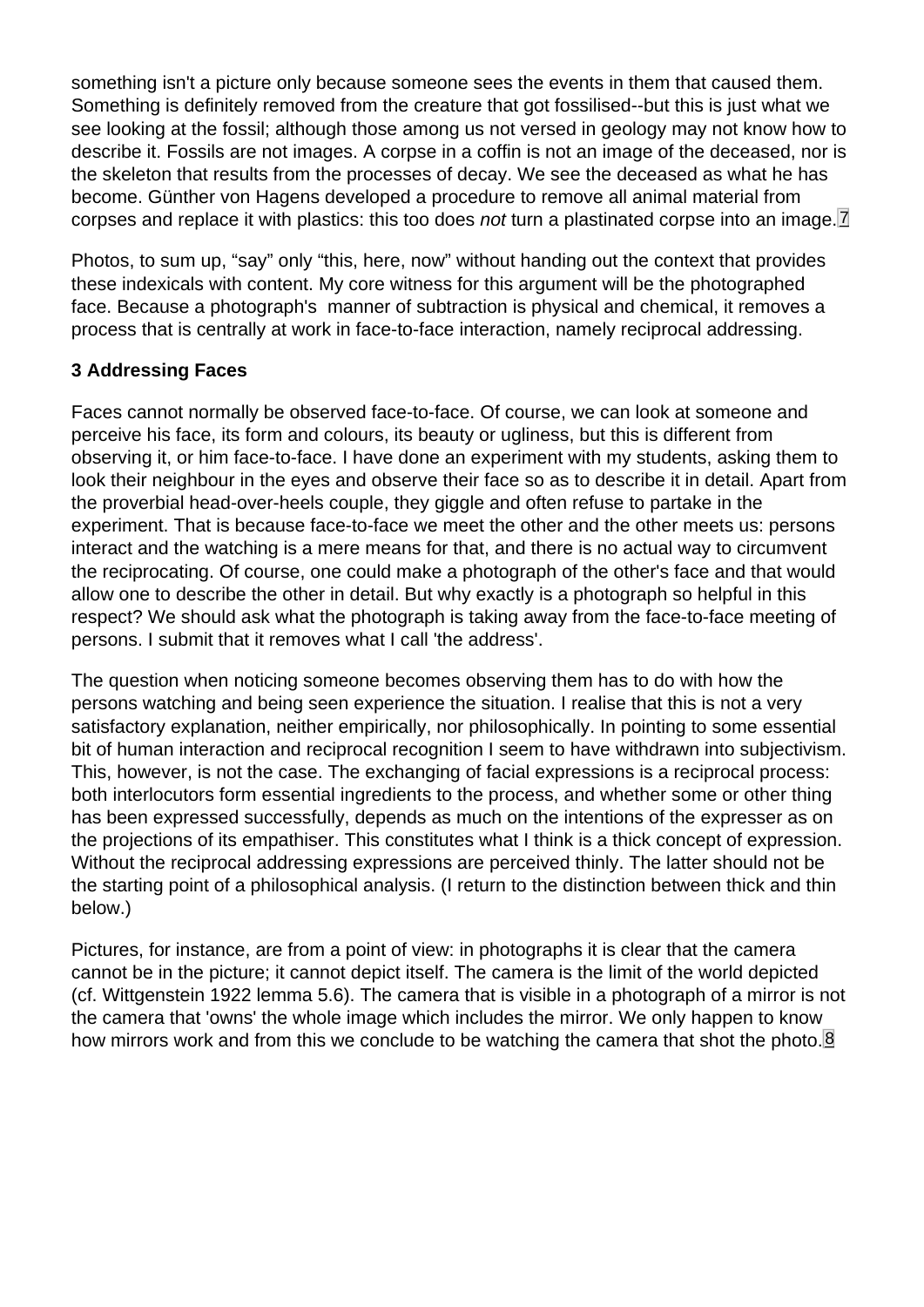<span id="page-5-0"></span>When a viewer at home feels addressed by someone on television, he realises that the addressing happens through a camera and is not, normally, directed at him personally. How could someone address someone via a camera--and be fully involved in such addressing- when there are no personal reciprocations to be expected from the addressed? Just as the viewer isn't fully addressed as the person he is, so the addresser in her addressing isn't fully engaged as the person she is.

Troubling examples of failed addressing are: the live footage of the collapsing Heizel stadium, May 29, 1985, where 39 soccer supporters are shown dying--in front of devoted cameramen. Or the World Press Photo 2004, of a woman mourning the death of her loved ones in the tsunami. Should we be watching these people dying and mourning, or should we leave them at it, as these are very intimate kinds of experiences? Ethical objections like these assume that in making a photograph, abstracting from the element of address within the situation, we fail to render their moral space, and harm the depicted (cf. van Gerwen 2002, 175-178.)

My thesis with regard to photographs of people is that they successfully render a moral space only if the people depicted in it are allowed to prove their personhood, as they do in real-life social reciprocity; for instance, by personally addressing the photographer--where this is visible in the photograph. The sacrifice of moral space, I submit, characterises the paradox of the journalistic use of pictures. In no iconic photograph that I know of do the depicted address the photographer. Iconic photographs depict particular scenes but, due to subsequent use get to mean the larger events surrounding these scenes; one horrible scene becomes merely an example of a bigger horrible scene.

The typical snapshot, as well as certain artistic photographs--photos of people by Diane Arbus, William Klein or Rineke Dijkstra--show how the person who is behind the camera and who is by definition excluded from the image might be introduced in the picture: by addressing him. The addressing in the depicted gazes betrays the one addressed. Holiday snap shots mostly imply such an individual relation with the photographer. In a photo of my two sons, and two daughters of a friend of mine (see figure 1), all four children can be seen to address the person behind the camera. And viewing the photograph one can make out from their gazes who is the photographer. $9$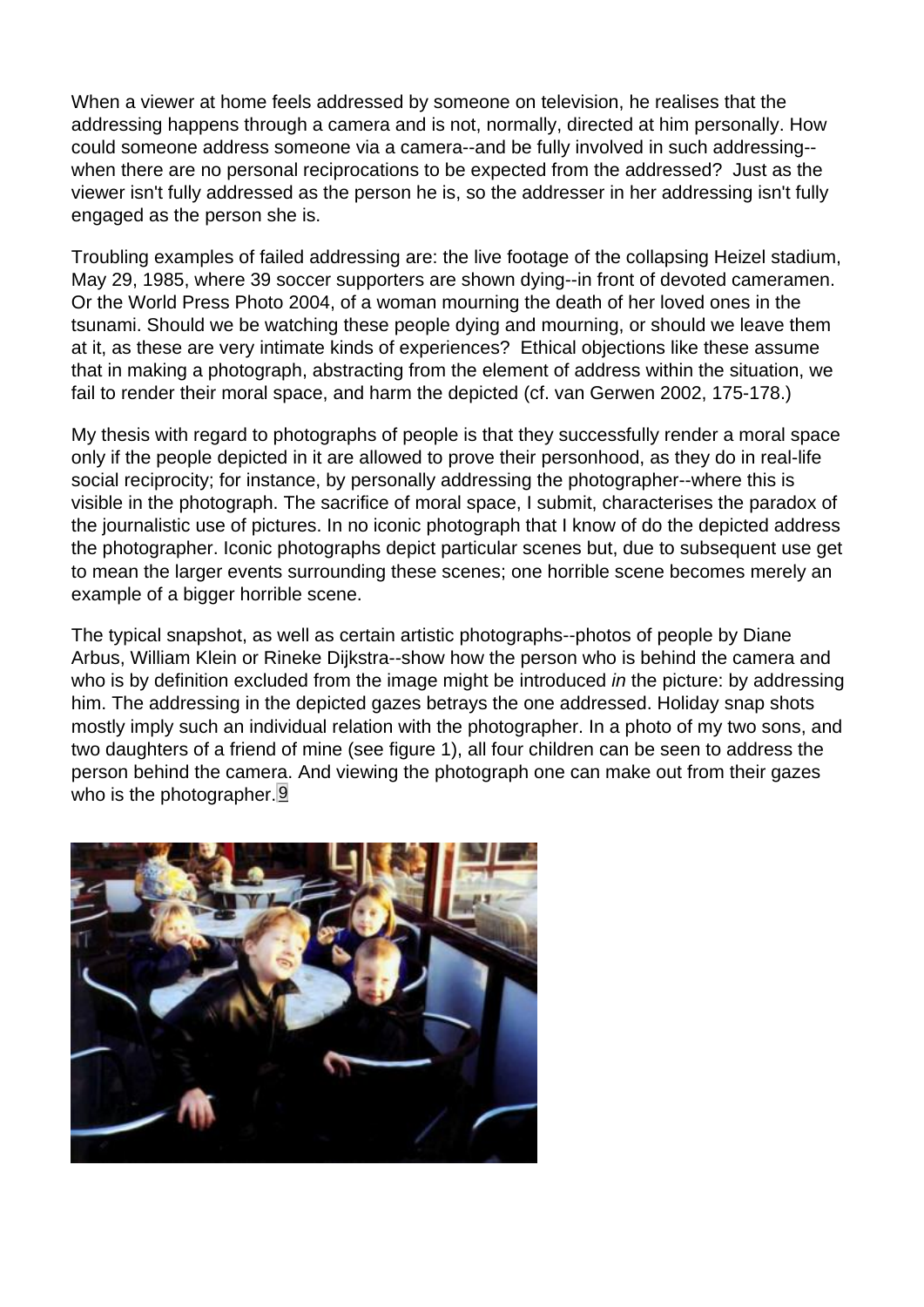<span id="page-6-0"></span>Figure 1: My boys, and the daughters of a friend: did my friend or I take the picture?

In the art photos meant above, though, viewers are not induced to project thoughts of the individual persons they portray as with snapshots viewers are. Somehow, in such art photography, these individuals are universalised but not as exemplifying a larger event, like iconic images do, but their own selves. One sees this thought reflected in a remark from Diane Arbus: "The more specific you are, the more general it'll be."<sup>10</sup>

The difference between a snapshot and a universalising art photo may be this that in the latter the addressing is shown to have been central to the photographer's interest, whereas in the former not the addressing but the persons addressing are. Thus, the art photo turns the making of the photo as such into its subject matter, which opens up photography to considerations of individual style, albeit of different kinds from those pertinent to painting. 11

## 4 Mirrored Faces

One way to understand the element of address is by looking at how in the mirror we do not see a face that addresses us. Ovid's myth of Narcissus helps us grasp the frustration inhering that event. Narcissus' beauty made everyone in his vicinity fall in love with him, but he could not care less about this. Until, one day, he gazes into a pond and finds his own face looking back at him. Now he understands why the others love him so much, and he, too, falls in love instantly. The fascination for his own appearance is shown beautifully in Caravaggio's rendering of the scene. The story does not end here, though. Most people will know that Narcissus dies from the confrontation with his own appearance, and that his friends do not find anything left afterwards: the boy simply evaporated. Few people know, though, that Narcissus did not die from fascination, but out of frustration. When he recognises the beauty of his own face in the reflection in the pond, he immediately sets out to touch and caress his it. However, no sooner does he touch the surface of the water or his face disappears and distorts. He also finds out that the reflection does not try to caress his real face either. Narcissus' frustration then consists in the powerlessness of the mirrored reflection to personally interact with him. What is found lacking, and hurtfully so, is the reciprocity of address. This is what mirror images in general lack and it explains both our fascination for mirror images and photographs and our frustration about the element of abstraction at work in either. Real-life perception is embedded in polymodal perception, and hence, not abstract; photographs of persons, however, are abstract. 12

According to Jacques Lacan, a child's identification with its mirror image will be its model for future social identifications. Lacan also thinks that this first self-image entails, for the ego, a turn to fantasy (Lacan 1966, 94). I'd like to venture a different reading of the mirror image.

A mirror image indeed suggests a strange derivative of oneself, something resembling other people in being "a person over there", but one which does not prove by wanton responses to possess a mind. The image moves exactly like the child wants it to do. Yet, the child does not experience himself "out there", but "here". The way it sees the mother in the mirror is much more like the way it sees her directly; in both cases the child sees a person with an embodied mind. But its own body it sees reflected without a similar allocation of the embodied mind. The child experiences its mind subjectively, and not there where it sees its whole body reflected. It thinks it sees in the mirror how it resembles other people. It already knows that other people have a will of their own, because they do not always immediately do as the child wants. If the child would indeed have to infer his own mind by analogy, then that would indeed ground his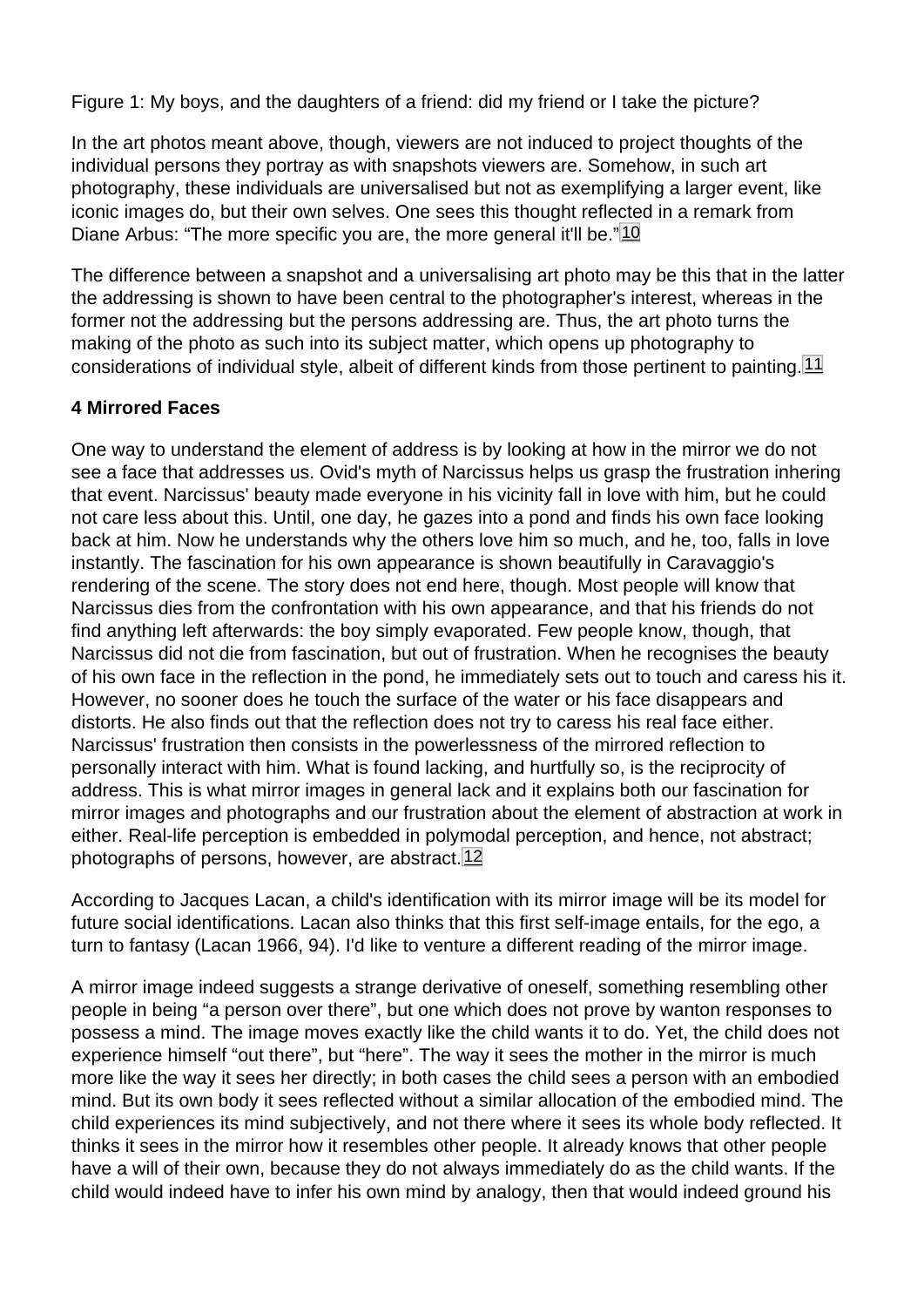<span id="page-7-0"></span>self-image in a fantasy. But the mirror-stage is perceptual, not an inference. In my view, the child's "mistake" is in assuming that it sees its own mirror reflection as expressive.

The mirror image does not posses a mind with its own logic. Nor does it indicate the presence of a mind by way of response. Instead, it "does" exactly the same as the child knows himself to be doing. It would be more logical for the child to think that the mirror image forms part of its own body, but wouldn't that fantasy be disturbed as soon as the child touches the cold surface of the glass?

In the mirror image the natural, symptomatic relation of the expression with the expressed is broken, even more so than in photographs, as these do present a person like one would meet in everyday life, i.e. with a mind separate from that of the viewer. Whereas the schism between expression and expressed typical of a mirror image is in the subject's effort to view his reflected self as a distinct other, in photographs the schism is between a truly distinct other, as depicted, and the viewer. Whereas in one's mirror image one is incapable to access one's own mind as out there in the reflection, in the photograph it is the interaction between the viewer and the other that is all but removed. It is, indeed, instructive to compare a photograph to a mirror image, more so than to a view from a window, as Scruton (1983) would have it. The mind that one perceives in another person is "there" where one sees the body only in cases of direct perception (whether or not through a window). This is neither the case with photographs nor with mirror images. René Magritte supports this view, with his painting, "La Réproduction Interdite", which shows a man looking in the mirror to see … his back side reflected in it.<sup>13</sup>

The self-portraits most interesting in the present context are those where the depicted person is the one who made the image after his own perception of a live reflection in the mirror. The viewer of the portrait sees what its maker saw of himself--perceptually, without the intervening of foreign devices like language, another person, a fantasy or a camera.

To repeat, taking your own photograph is done without requiring you (the photographer) to perceptually understand the face you are portraying (yours), because you already know internally what it is expressing. Whereas one cannot paint one's mirrored face as expressing anything but bewilderment about the absence of expression, one can photograph one's face looking longingly in the distance, looking inwardly pensive, looking happily about the prospect of a nice event, etc. Here the camera makes the image, not the embodied person whom the photograph portrays. One will know how to present one's face to a camera for some particular expression--as long as one doesn't have to check it in the mirror.<sup>[14]</sup> The challenge that confronts the painter is different altogether, because it is to do with what he sees in the mirror: and this is very unlike the self that others see him as, not a human body with a full expressive repertoire. To be sure: a photograph is not a frozen mirror image.

## 5. Depicted Moral Space

The effort to pictorially render the moral space is typical of traditional, pre-modern art. It shows nicely in an example where we feel that it fails: Caravaggio's "The Card Sharks".<sup>[15]</sup> We see, in this painting, how the man standing is not looking at the left boy's cards, but rather at the boy's back. It seems unlikely that this was how Caravaggio meant this picture to tell its story. As it also seems unlikely that the recurrence of one model in two places was meant to be part of the story in the painting. The two boys who sit at the table happen to be the same model.<sup>[16]</sup> The example illustrates our expectations with regard to such realistic pictures: that they render a moral space, where people interact. Art is concerned with this moral space and always has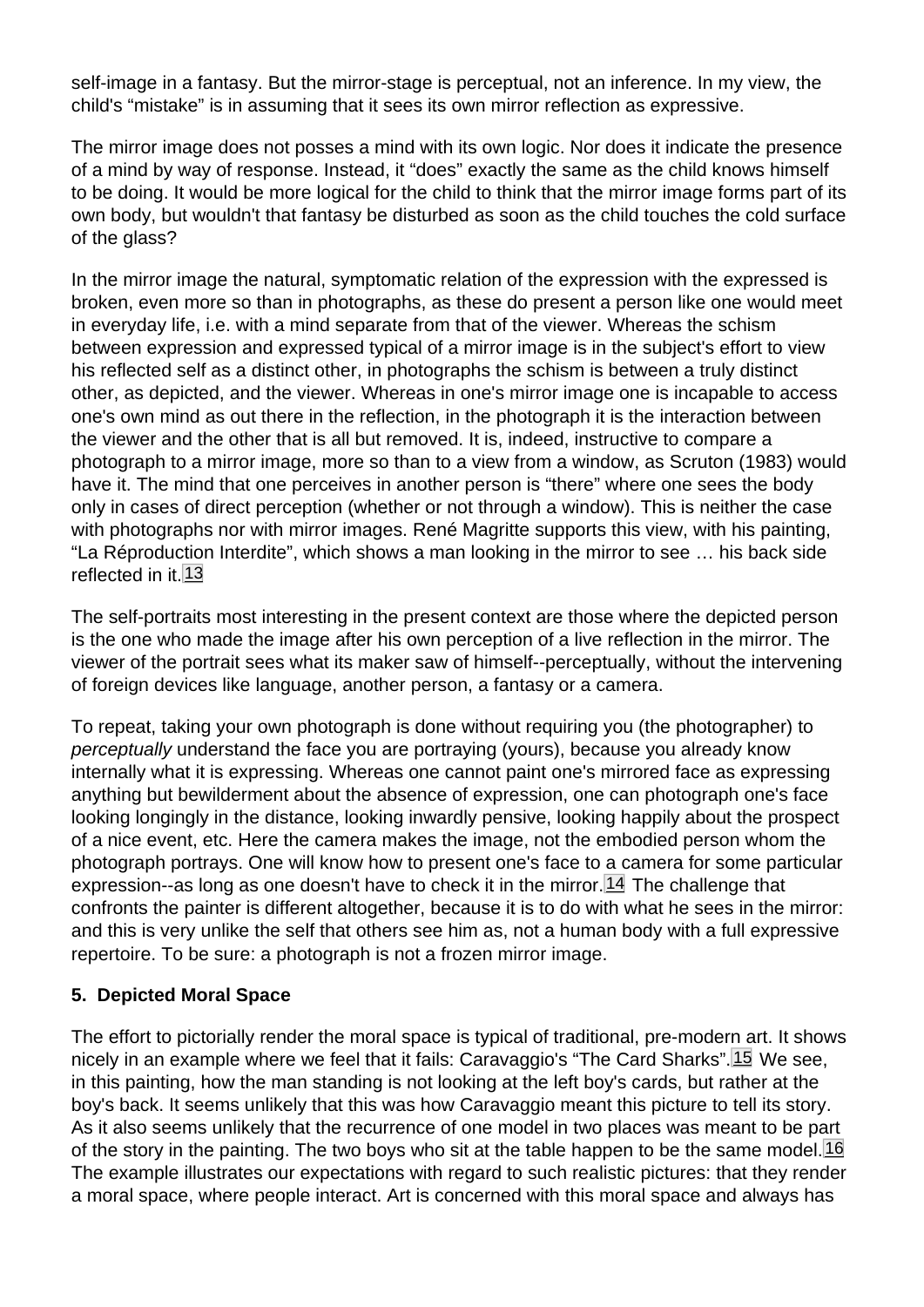<span id="page-8-0"></span>been.

Iconic photographs seem to depict the moral space of the depicted persons, but they do so in some universalised manner, not by making the moral space real for the viewer, but by inducing the viewer to entertain its mere concept to make it stand for an époque. The Vietnamese girl's suffering, in Nick Ut's (1972) photograph, is sacrificed for her to exemplify the horrors of the Viet Nam war. With iconic pictures, the abstraction from the addressing within the scene is excused for the sake of larger aims. But iconic photos entertain troubled relationships with morality. They may easily summon moral thoughts in their viewers, but achieve this by tampering with the moral aspect of what they depict. 17

Other types of problematic pictures would be sentimental portraits. These provide their viewers with an observational truth about the emotions they supposedly depict: one sees the tears on the cheeks and hence knows the depicted is in grief. The reason for calling these pictures sentimental is to do with their failure to also bring the depicted expression to life. Depicted expression can be said to succeed thickly only if it entails an element of address rewarded by certain projections. Bernard Williams (1985) distinguished thick from thin concepts on the basis of the surfacing of a reason to act.  $18$  I submit that the impetus to act according to the property perceived makes the use of the relevant term a thick one. Some concepts, such as "coward", "lie", "brutality", "gratitude", mentioned by Williams, are characterised by their thick use, but others can be used both thickly and thinly, and pictures can as well. In case of pictures meant to convey moral space thickly, we are talking about the addition of a projective element.

A similar distinction hovers over the discussion in Benjamin Tilghman (1988) of Frank Stella's effort to rescue abstract art from flatness by introducing volume in it. Tilghman argues that mere volume would not suffice for this rescuing operation, and concludes that the space which plays a role in paintings is not empty as a theatre stage is. Instead, it is a space created by the people depicted whilst interacting. The space is at the same time also a psychological and dramatic space. Tilghman's point is important, but he misses the insight that the representation of the experiential, or the expression, thickly conceived, is achieved through intimation, not merely by 'thin' resemblance. He remarks:

"As elements of human action we are not dealing simply with 'movements', but with gestures, postures, facial expressions, and the like that are already replete with the human character, intention, and purpose." (Tilghman 1988, 322).

People's gestures are replete of human aspects, but this is not necessarily also true of their depiction. The following quote of Wittgenstein concerns a certain staticness of pictures, next to their permeability to thought, that we saw in Wollheim's discussion of prompting with the ruined landscape painting, above:

I see a picture which represents a smiling face. What do I do if I take the smile now as a kind one, now as malicious? Don't I often imagine it with a spatial and temporal context which is one either of kindness or malice? Thus I might supply the picture with the fancy that the smiler was smiling down on a child at play, or again on the suffering of an enemy (Wittgenstein 1953, 145:539, quoted in Tilghman 1988, 322).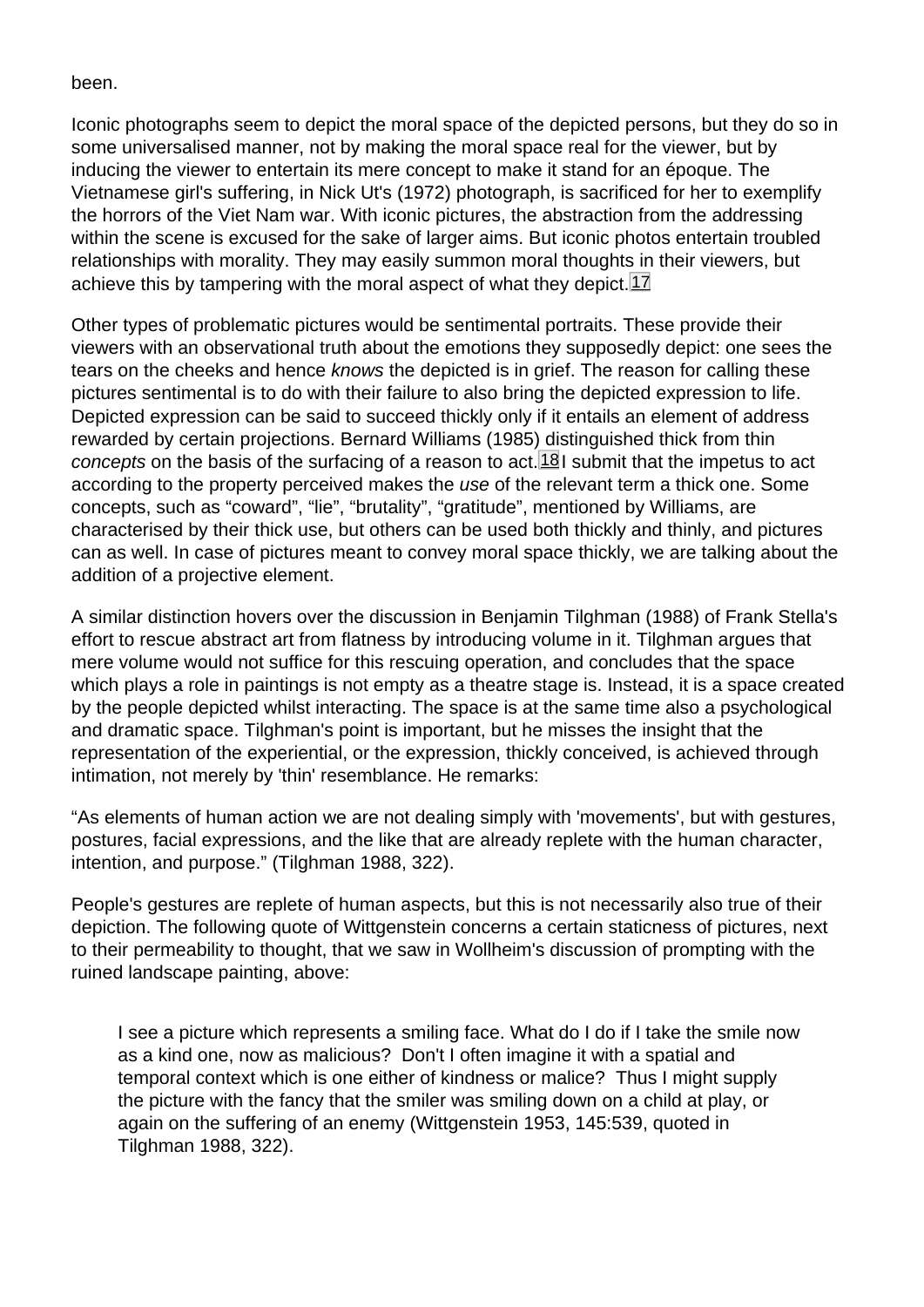The fancy supplied would have to fit the smile and some reciprocal recognition would account for its appropriateness. Wittgenstein, too, it seems to me, is referring to a thick concept of smile, i.e. a view of smiles as embedded in short-term histories and futures of intentional agency, smiles in a moral space. He certainly is sensitive to the peculiarities of pictures of smiles:

A picture must be good even if you look at it upside down. Then, the smile won't be noticeable.(Wittgenstein 1938-1946, 35).

You would not want to respond to an upside down smile by smiling like you would to any normal smile. If you recognise the smile to begin with, that recognition would at best be thin, and merely classificatory: you might be able to make out that it is a smile and not a saddened face, but won't be able to take into account the whole moral embedding, or feel the need to respond to it.

We assume that photos represent the moral space of human interactions--this explains our enthusiasm for photography, and for film--but how does a viewer make thick sense of the exchange of gazes, if they are not directed at her or in case they are: via a camera? Photos don't easily depict the exchanging of gazes thickly--the addressing in that--and this is because pictures are not equipped to do that.

Rob van Gerwen, Ph.D., is lecturer in philosophy at Utrecht University. He also teaches at University College Utrecht, The Royal Conservatory in The Hague, and The High School of the Arts in Utrecht. He owns a company, Consilium Philosophicum. He wrote numerous articles and several books in aesthetics: a survey of modern aesthetic theories (in Dutch), his dissertation on Art and Experience, further Richard Wollheim on the Art of Painting with Cambridge University Press, and in Dutch Watching art in museums. He is presently finishing a book on the concept of "facial expression" in the aesthetic psychology of cosmetic surgery. On his website one finds texts for download, course descriptions, and a weblog: http://www.phil.uu.nl/~rob [1]

**[Bibliography](http://www.phil.uu.nl/~rob)** 

Arbus, Diane (2003). Revelations. New York: Random House.

Bonzon, Roman (2009). 'Thick Aesthetic Concepts', Journal of Aesthetics and Art Criticism, 67, 191-99.

Cumming, Laura (2009). A Face to the World: On Self-Portraits. London: HarperPress.

Currie, Gregory (1998). Image and Mind. Cambridge, New York: Cambridge University Press.

Geertz, Clifford (1994). 'Thick Description: Toward an Interpretive Theory of Culture,' in: Michael Martin and Lee C. McIntyre (eds.) Readings in the Philosophy of Social Science, Cambridge, Mass: The MIT Press, 213-232.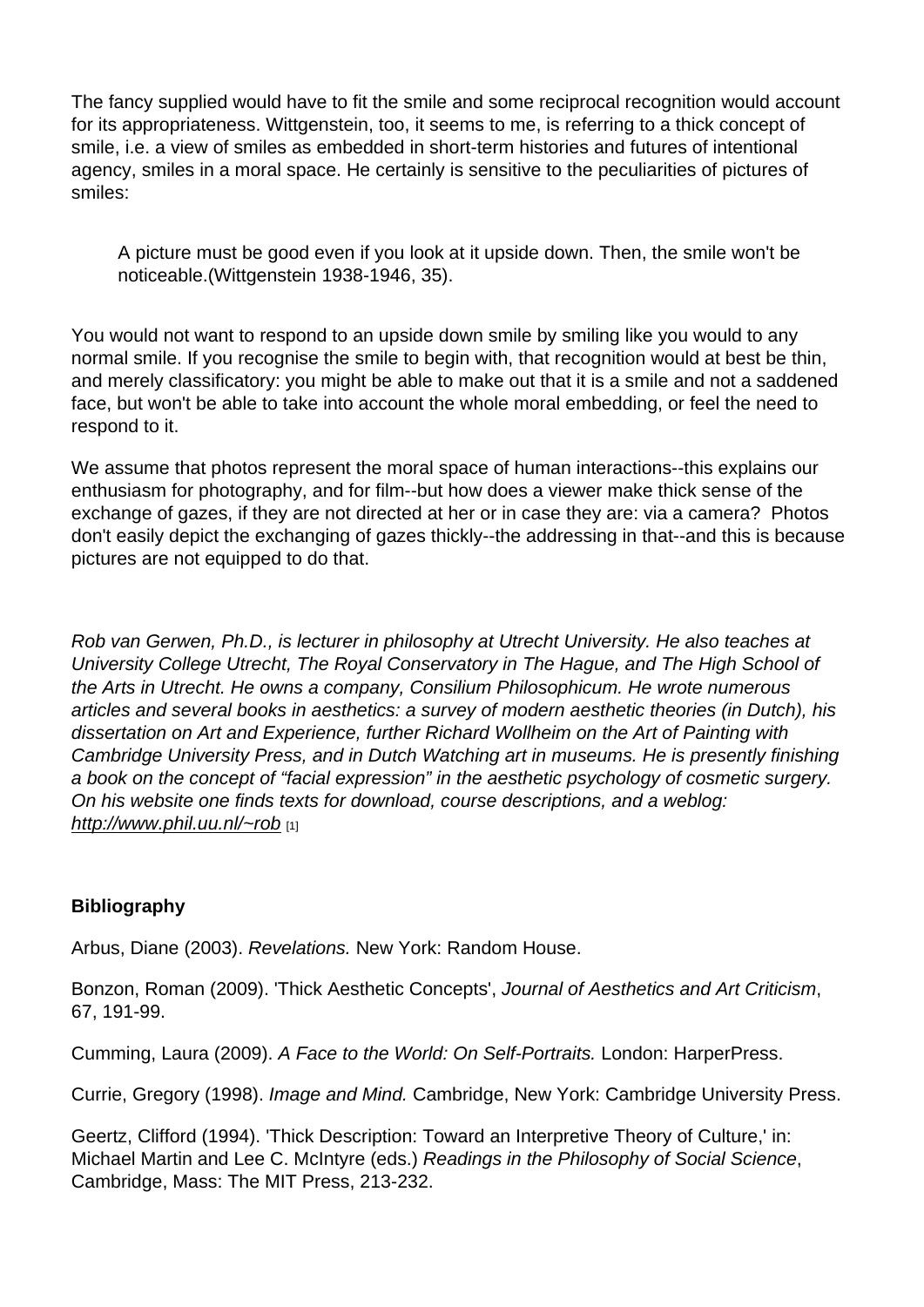Gendler, Tamar Szabó, and John Hawthorne (eds.) (2006). Perceptual Experience. Oxford: Oxford University Press.

Gerwen, Rob van (2001). 'Expression as Representation', in: Rob van Gerwen (ed.) Richard Wollheim on the Art of Painting. Art as Representation and Expression. Cambridge, New York: Cambridge University Press, 135-50.

Gerwen, Rob van (2002). 'Television as an Art. On Humiliation-TV', in Ruth Lorand (ed.) Television: Aesthetic Reflections, New York: Peter Lang Publishing, 161-80.

Gibson, J.J. (1986). The Ecological Approach to Visual Perception, London, Hillsdale, N.J.: Lawrence Erlbaum Associates.

Gombrich, Ernst (1963). 'Meditations on a Hobby Horse; or, the Roots of Artistic Form', in Ernst Gombrich (ed.) Meditations on a Hobby Horse and Other Essays on the Theory of Art, London: Phaidon Press, 1-11.

Hockney, David (2002). Secret Knowledge. Rediscovering the Lost Techniques of the Old Masters. London: Thames and Hudson.

Lacan, Jacques (1966). 'Le stade du miroir comme formateur de la fonction du Je telle qu'elle nous est révélée dans l'expérience psychanalytique', in Écrits, Paris: Éditions du Seuil, 93-100.

Lopes, D. M. (2003). 'The Aesthetics of Photographic Transparency', Mind, 112, 433-448.

McDowell, John (1994). 'The content of perceptual experience', The Philosophical Quarterly, 44, 190-205.

Plato (1988). 'Republic 10', in: Stephen Halliwell (ed.) Republic 10. Warminster, Wiltshire, England: Aris & Phillips Ltd.

Scruton, Roger (1983). 'Photography and Representation', in The Aesthetic Understanding: Essays in the Philosophy of Art and Culture. London, New York: Methuen, 102-126.

Tilghman, Benjamin R. (1988). 'Picture Space and Moral Space', The British Journal of Aesthetics, 28, 317-326.

Walton, Kendall L. (1990). Mimesis as Make-Believe. On the Foundations of the Representational Arts. Cambridge, Massachussetts: Harvard University Press.

Williams, Bernard (1985). Ethics and the Limits of Philosophy. London: Fontana Press.

Wittgenstein, Ludwig (1922). Tractatus Logico-Philosophicus. London: Routledge & Kegan Paul.

Wittgenstein, Ludwig (1938-1946). Lectures & Conversations on Aesthetics, Psychology and Religious Belief. Berkeley and Los Angeles: University of California Press.

Wittgenstein, Ludwig (1953). Philosophical Investigations, Oxford: Blackwell.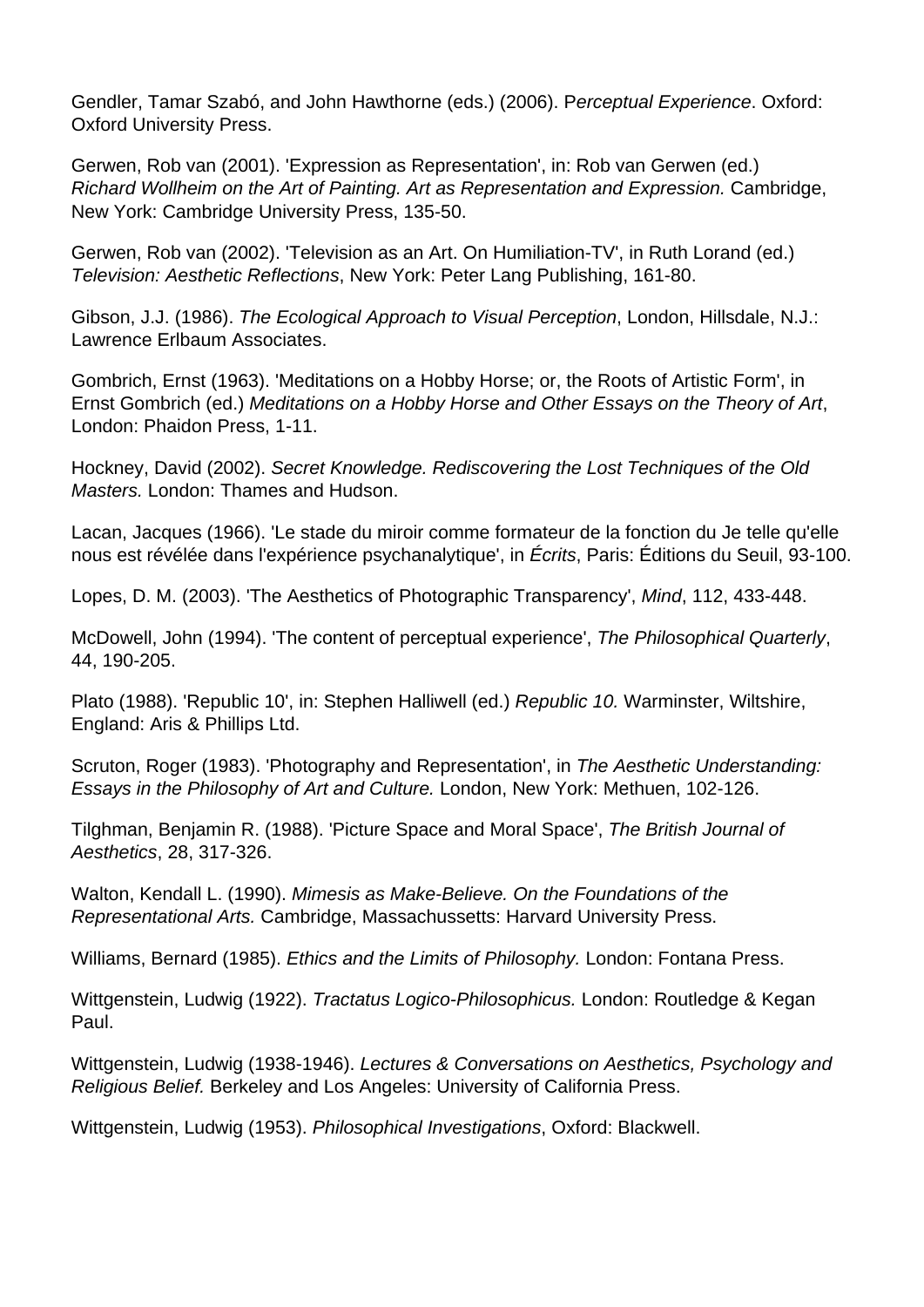Wollheim, Richard (1993). 'Pictorial Style: Two Views', in: The Mind and its Depths. Cambridge (Mass.), London (England): Harvard University Press, 171-184.

Wollheim, Richard (2001). 'On Pictorial Representation', in Rob van Gerwen (ed.) Richard Wollheim on the Art of Painting. Art as Representation and Expression. Cambridge, New York: Cambridge University Press, 13-27.

1. Roger Scruton (1983) seems to argue that a photograph is not, thus, recognised as a picture because we see the object straight through it. Though this captures the thought that it is not its causal origin which explains what we see in a photograph, it does so by overstating what we see as though what we see is the thing photographed itself. The notion of the non-egocentricity of one's perception of pictures, including photographs, [ela](#page-1-0)borated by Greg Currie (1998, 72-74), is meant to correct this. Dominic Lopes (2003), too, thinks that we can appreciate a photograph qua photograph, but he refers to manipulations the nature of which moves the result away from Scruton's "ideal photo".

2. I view these anticipations as integral to their perception and not as a product of typical games of make-2. believe played with representations, pace Walton (1990).

3. René Magritte. "La Condition Humaine". 1933. The National Gallery of Art, Washington, DC, USA. 3. 4. See Alva Noë's account of perception as enacted; the notion of affordances is from J.J. Gibson (1986); and [se](#page-1-0)e McDowell (1994, 341) for the view of perception as of an organism, instead of of sub-organic brain modules. And see elaborate discussions in Gendler and Hawthorne (2006).

[5.](#page-2-0) The psychological power of seeing-in involves such anticipatory perception as well, though it may remain [ne](#page-3-0)utral to it, as I argued in Van Gerwen (2001).

6. I am grateful to Marjolein Efting Dijkstra for this example.

7. Some of van Hagens' "Ganzkörper" plastinations were formed not to instructed the anatomy lesson, but to 7. [re](#page-3-0)semble cubist works of art. One might want to think in this context whether corpses may be used like this to produce works of art. I submit that plastinated human corpses cannot become art because the moral aspect of [co](#page-3-0)rpses cannot be "removed".

[8.](#page-4-0) A similar infelicitous case would be Diego Velazquez who in "Las Meninas" purportedly shows himself while painting "Las Meninas". The paradox here is intellectual, not perceptual.

9. Spoiler: The girls are more clearly at ease with the photographer than my sons.

10. Arbus (2003, 141), from a 1971 lecture by Arbus: "It was my teacher, Lisette Model, who finally made it [cle](#page-4-0)ar to me that the more specific you are, the more general it'll be". Thanks to David Davies for the reference. 11. This qualifies Scruton's thesis that photos are not art because they cannot present a vision onto their [co](#page-5-0)ntent (in Scruton 1983), as much as Lopes's claim that photographs do involve material manipulation and [can](#page-6-0) for that reason be art (Lopes 2003). For the kinds of consideration pertinent to painting, see Wollheim 1993.

[12.](#page-6-0) An abstract image of people, depicting a type of person, instead of a token one, as used in anthropology encyclopaedias, for instance, can best be characterised as one whose viewer is aware of an added incapacity to interact with the depicted because of some added flatness.

13. René Magritte: La Réproduction Interdite, 1937-39, Boymans van Beuningen, Rotterdam.

[14.](#page-6-0) One would be "lying" if one painted one's mirrored face as expressing anything but bewilderment about the absence of expression—assuming the painter is trying to capture in paint what he sees before him. This may be ignored if one takes these self-portraits from a semiotic or iconic point of view as presenting an image [inte](#page-7-0)ntionally constructed by the painter. Though I recognise that painters may intentionally manipulate the [ima](#page-7-0)ge in the painting such paintings or their analysis is not my concern. For an extensive treatment from this point of view, see Cumming (2009).

15. Ca. 1594, Kimbell Art Museum, Fort Worth, Texas.

16. David Hockney (2002) has said many memorable things about the process which supposedly caused Caravaggio to fail in getting the man's gaze right. In a reconstruction of The Card Sharks Hockney showed how the lens Caravaggio used would project only part of the scene onto the canvas, requiring him to place the [nex](#page-7-0)t character on the stage to make sure his reflection would fall in the right spot on the canvas. Instead of [ada](#page-7-0)pting the reflection by staging the models, the sheer fact that he used one model for both of the players, indicates that he may have used the same spot on the stage for him, whilst moving the canvas to catch his reflections in the right place. Thus, each model would in reality be gazing at an empty space and Caravaggio's challenge would consist in painting his characters as if they were gazing as depicted on the canvas. Another example of a painting constructed of multiple projections is Anton Van Dyck's portrait of "Marchesa Brinole-